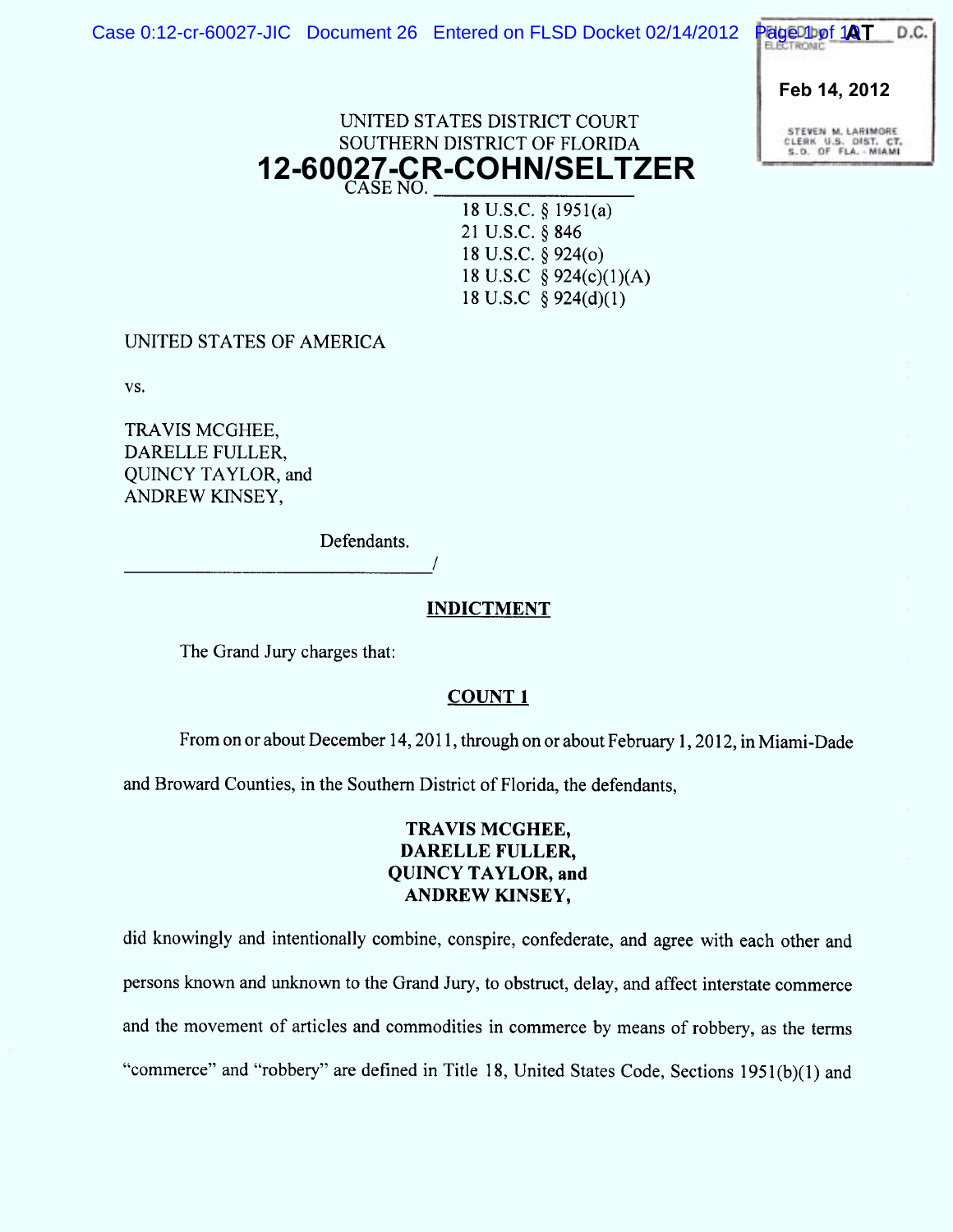(b)(3), in that the defendants did unlawfully plan to take personal property from an individual, against said individual's will, by means of actual and threatened force, violence, and fear of injury to said individual; in violation of Title 18, United States Code, Section 1951(a).

### COUNT<sub>2</sub>

From on or about December 14, 2011, through on or about February 1, 2012, in Miami-Dade and Broward Counties, in the Southern District of Florida, the defendants,

# TRAVIS MCGHEE, DARELLE FULLER, QUINCY TAYLOR, and ANDREW KINSEY,

did knowingly and intentionally combine, conspire, confederate, and agree with each other and persons known and unknown to the Grand Jury to possess with intent to distribute a controlled substance, that is, five (5) kilograms ormore of cocaine, in violation of Title 21, United States Code, Sections 841(a)(1) and 841(b)(1)(A); all in violation of Title 21, United States Code, Section 846.

### COUNT 3

On or about February 1, 2012, in Broward County, in the Southern District of Florida, the defendants,

# TRAVIS MCGHEE, DARELLE FULLER, QUINCY TAYLOR, and ANDREW KINSEY,

did knowingly and intentionally attempt to possess with intent to distribute a controlled substance, that is, five (5) kilograms or more of cocaine, in violation of Title 21, United States Code, Sections  $841(a)(1)$  and  $841(b)(1)(A)$ ; all in violation of Title 21, United States Code, Section 846.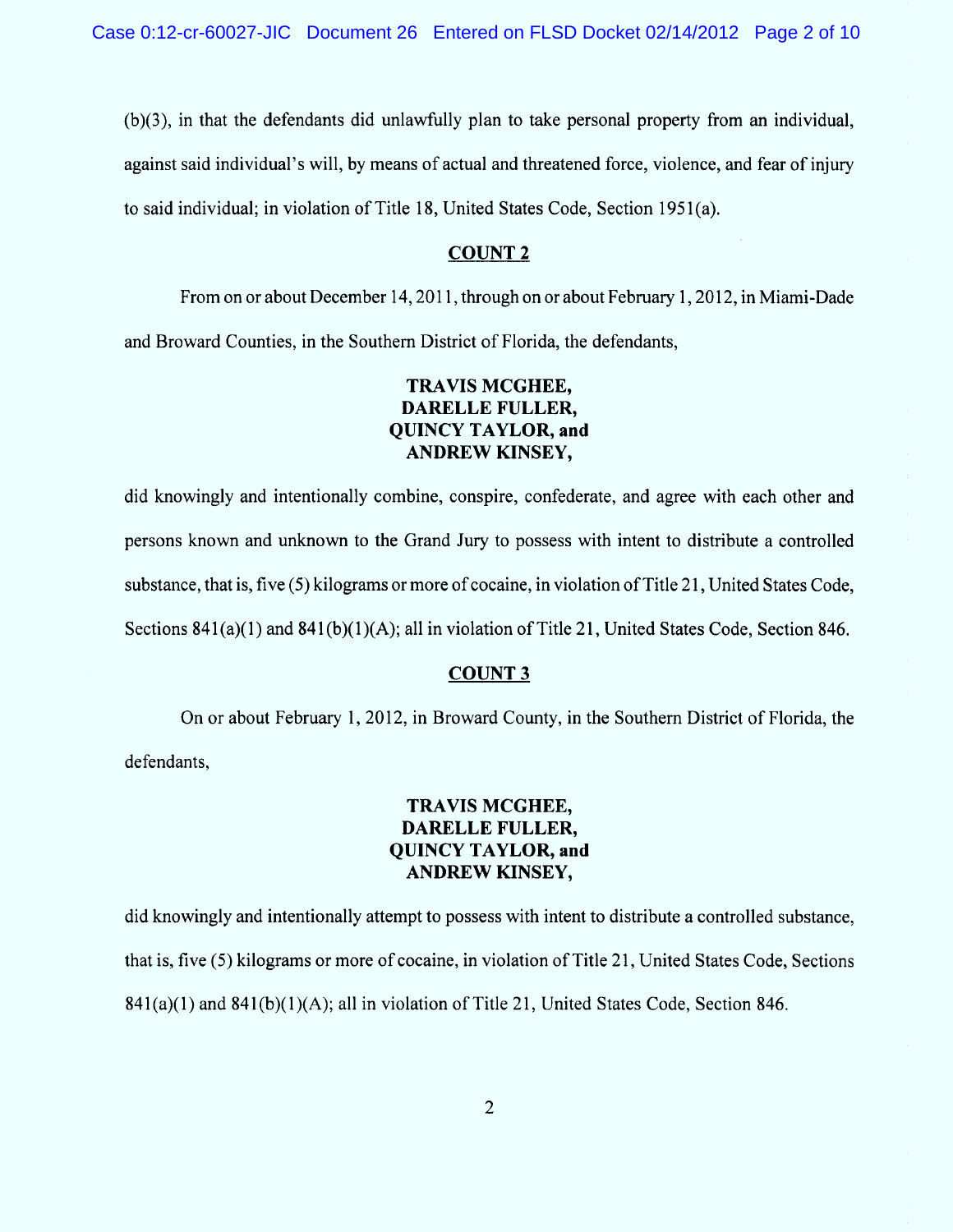Case 0:12-cr-60027-JIC Document 26 Entered on FLSD Docket 02/14/2012 Page 3 of 10

### COUNT 4

From on or about December 14, 2011, through on or about February 1, 2012, in Miami-Dade and Broward Counties, in the Southern District of Florida, the defendants,

## TRAVIS MCGHEE, DARELLE FULLER, QUINCY TAYLOR, and ANDREW KINSEY,

did knowingly and intentionally combine, conspire, confederate, and agree with each other to use and carry a firearm during and in relation to a crime of violence, that is, a violation of Title 18, United States Code, Section 1951 (a), as set forth in Count 1 of this Indictment, and during and in relation to a drug trafficking crime, that is, a violation of Title 21, United States Code, Section 846, as set forth in Counts 2 and 3 of this Indictment, which are felonies prosecutable in a court of the United States, and to possess said firearm in furtherance of such crimes, in violation of Title 18, United States Code, Section  $924(c)(1)(A)$ ; all in violation of Title 18, United States Code, Section 924(0).

It is further alleged that the firearm is:

(a) a Bersa, model Mini Firestorm, .40 caliber pistol, bearing serial number  $642645$ ;

(b) a Sig Sauer, model P229, .40 caliber pistol, bearing serial number  $AE$  40301; and

(c) a Romarm/cugir, model W asr, 7.62 caliber ritle, bearing no serial number.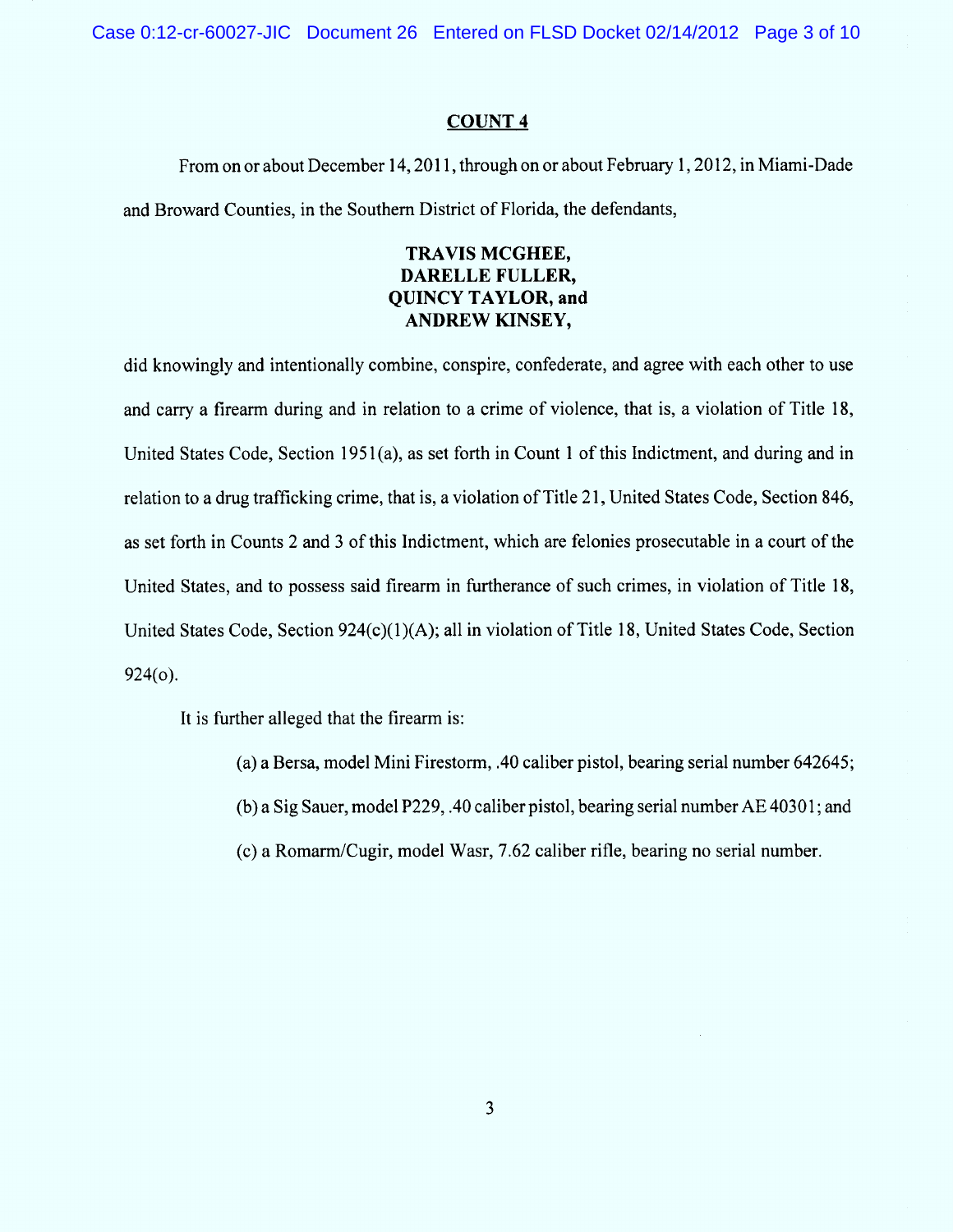Case 0:12-cr-60027-JIC Document 26 Entered on FLSD Docket 02/14/2012 Page 4 of 10

### COUNT S

On or about February 1, 2012, in Broward County, in the Southern District of Florida, the defendants,

## TRAVIS MCGHEE. DARELLE FULLER, QUINCY TAYLOR, and ANDREW KINSEY,

did knowingly carry a firearm during and in relation to a crime of violence, that is, a violation of Title 18, United States Code, Section 1951(a), as set forth in Count 1 of this Indictment, and during and in relation to a drug trafficking crime, that is, a violation of Title 21, United States Code, Section 846, as set forth in Counts 2 and 3 of this Indictment, which are felonies prosecutable in a court of the United States, and did possess said firearm in furtherance of such crimes; all in violation of Title 18, United States Code, Sections 924(c)(1)(A) and 2.

It is further alleged that the firearm is:

(a) a Bersa, model Mini Firestorm, .40 caliber pistol, bearing serial number  $642645$ ;

 $(b)$  a Sig Sauer, model P229, .40 caliber pistol, bearing serial number AE 40301; and

(c) a Romarm/cugir, model W asr, 7.62 caliber ritle, bearing no serial number.

#### **FORFEITURE**

1. The allegations of Counts 4 and 5 of this Indictment are re-alleged and by this reference fully incorporated herein for the purpose of alleging forfeitures to the United States of America of property in which the defendants have an interest pursuant to the provisions of Title 28, United States Code, Section 2461, Title 18, United States Code, Section 924(d)(1), and the procedures outlined at Title 21, United States Code, Section 853.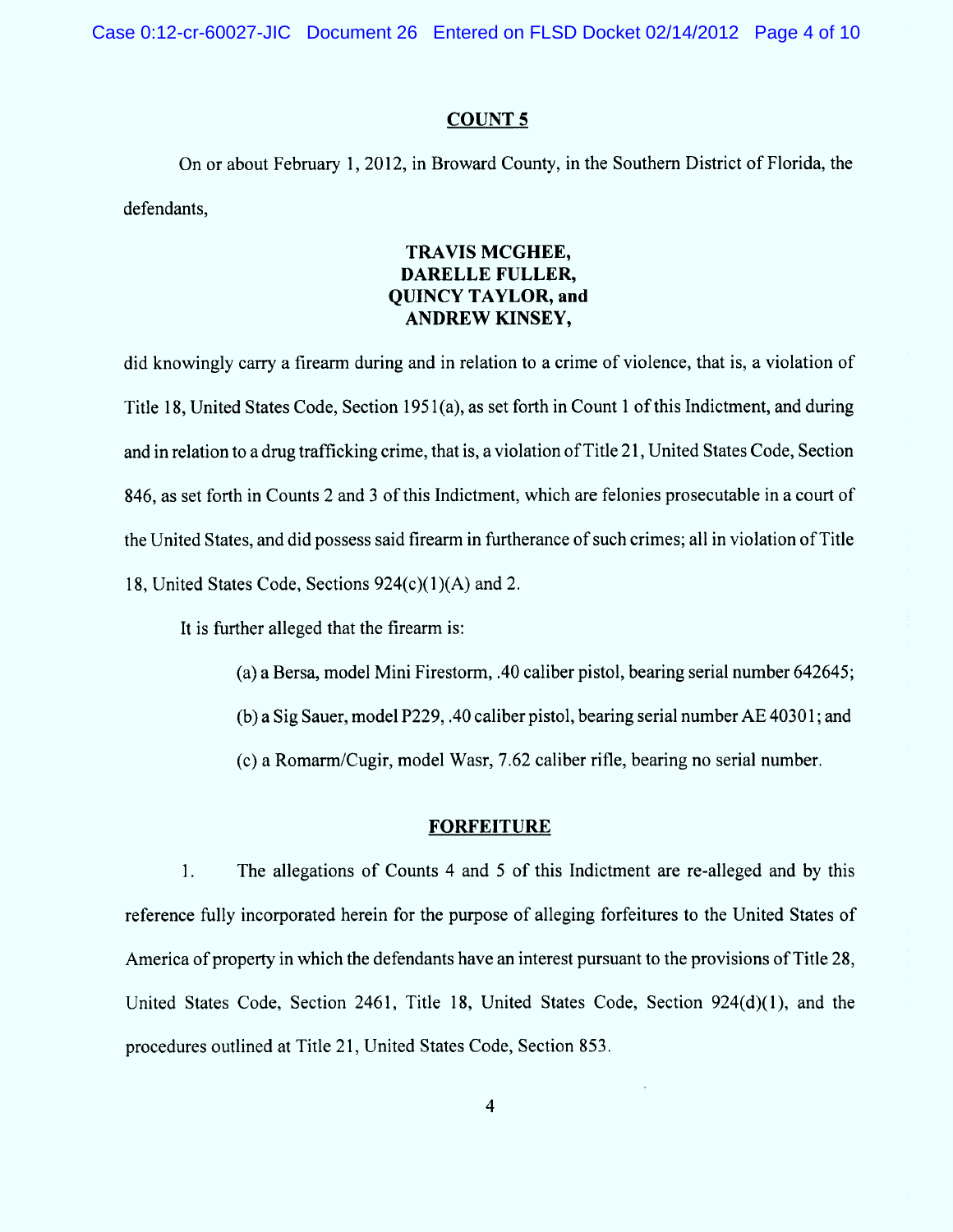$2.$ Upon the conviction of any violation of this indictment, the defendants shall forfeit to the United States any firearm or ammunition involved in or used in the commission of said violation.

3. The property subject to forfeiture includes but is not limited to:

 $(a)$  a Bersa, model Mini Firestorm, .40 caliber pistol, bearing serial number 642645;

(b) a Sig Sauer, model P229, .40 caliber pistol, bearing serial number AE 40301;

(c) a Romann/cugir, model W asr, 7.62 caliber rifle, bearing no serial number;

(d) approximately ten  $(10)$  rounds of .40 caliber ammunition;

(e) approximately six (6) rounds of .40 caliber ammunition;

(f) approximately sixteen  $(16)$  rounds of 7.62 caliber ammunition.

All pursuant to Title 28, United States Code, Section 2461, Title 18, United States Code, Section 924(d)(1), and Title 21, United States Code, Section 853(a)(2).

A TRUE BILL  $\frac{1}{\sqrt{2}}$ 

t <u>Zal</u> r 'A. FERRER

UNITED STATES ATTORNEY

RICHARD **D.Y** BRO

ASSISTANT UNITED STATES ATTORNEY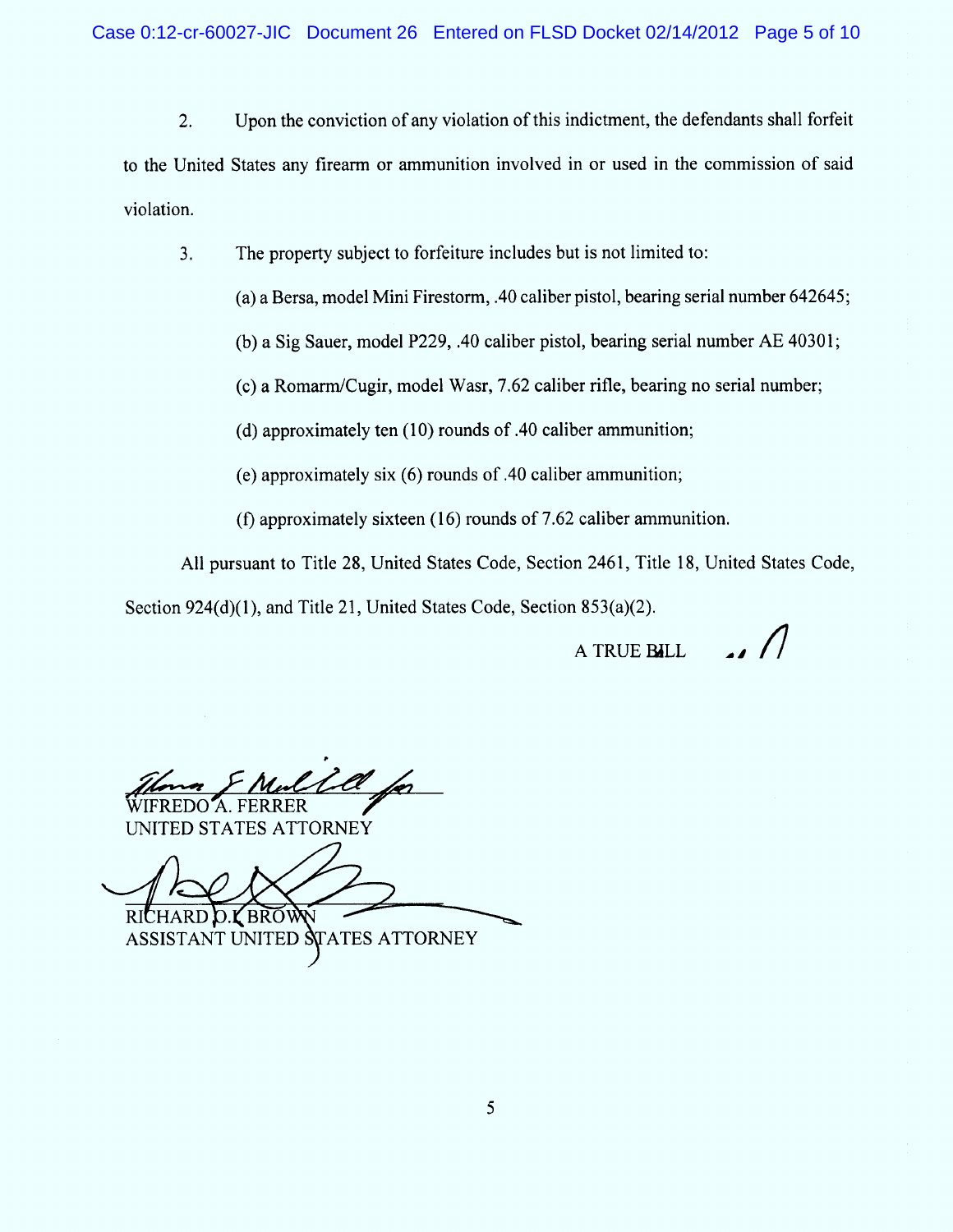#### UNITED STATES DISTRICT COURT Case 0:12-cr-60027-JIC Document  $\frac{\partial \phi}{\partial t}$  FLERIC by FRIGH  $\frac{\partial P}{\partial t}$  Docket 02/14/2012 Page 6 of 10

|                                                                                                               |                                                                                                                                        | UNITED STATES OF AMERICA                                                                                                                                                                               | <b>CASE NO.</b>                                                                                                                                                                                                                                            |  |  |  |
|---------------------------------------------------------------------------------------------------------------|----------------------------------------------------------------------------------------------------------------------------------------|--------------------------------------------------------------------------------------------------------------------------------------------------------------------------------------------------------|------------------------------------------------------------------------------------------------------------------------------------------------------------------------------------------------------------------------------------------------------------|--|--|--|
| VS.<br><b>TRAVIS MCGHEE,</b><br>DARELLE FULLER,<br>QUINCY TAYLOR, and<br><b>ANDREW KINSEY,</b><br>Defendants. |                                                                                                                                        |                                                                                                                                                                                                        | <b>CERTIFICATE OF TRIAL ATTORNEY*</b><br><b>Case Information:</b>                                                                                                                                                                                          |  |  |  |
|                                                                                                               |                                                                                                                                        |                                                                                                                                                                                                        | New Defendant(s)<br>No.<br>Number of New Defendants<br>Total number of counts                                                                                                                                                                              |  |  |  |
| $\mathbf{x}$                                                                                                  | <b>Court Division: (Select One)</b><br><b>Key West</b><br>Miami<br><b>FTL</b><br><b>WPB</b><br><b>FTP</b><br>I do hereby certify that: |                                                                                                                                                                                                        |                                                                                                                                                                                                                                                            |  |  |  |
|                                                                                                               |                                                                                                                                        |                                                                                                                                                                                                        |                                                                                                                                                                                                                                                            |  |  |  |
|                                                                                                               | 1.                                                                                                                                     | I have carefully considered the allegations of the indictment, the number of defendants, the number of<br>probable witnesses and the legal complexities of the Indictment/Information attached hereto. |                                                                                                                                                                                                                                                            |  |  |  |
|                                                                                                               | 2.                                                                                                                                     | U.S.C. Section 3161.                                                                                                                                                                                   | I am aware that the information supplied on this statement will be relied upon by the Judges of this Court in<br>setting their calendars and scheduling criminal trials under the mandate of the Speedy Trial Act, Title 28                                |  |  |  |
|                                                                                                               | 3.                                                                                                                                     | Interpreter:<br>(Yes or No)<br>List language and/or dialect                                                                                                                                            |                                                                                                                                                                                                                                                            |  |  |  |
|                                                                                                               | 4.                                                                                                                                     | This case will take<br>5.                                                                                                                                                                              | days for the parties to try.                                                                                                                                                                                                                               |  |  |  |
|                                                                                                               | 5.                                                                                                                                     | (Check only one)                                                                                                                                                                                       | Please check appropriate category and type of offense listed below:<br>(Check only one)                                                                                                                                                                    |  |  |  |
|                                                                                                               | I<br>11<br>Ш<br>IV<br>V                                                                                                                | 0 to 5 days<br>6 to 10 days<br>11 to 20 days<br>21 to 60 days<br>61 days and over                                                                                                                      | Petty<br>$\frac{\chi}{\chi}$<br>Minor<br>Misdem.<br>$\frac{1}{\mathbf{X}}$<br>Felony                                                                                                                                                                       |  |  |  |
|                                                                                                               | 6.<br>If yes:<br>Judge:                                                                                                                |                                                                                                                                                                                                        | Has this case been previously filed in this District Court? (Yes or No)<br>_No<br>Case No.                                                                                                                                                                 |  |  |  |
|                                                                                                               |                                                                                                                                        | (Attach copy of dispositive order)<br>Has a complaint been filed in this matter?                                                                                                                       | (Yes or No)<br>YES                                                                                                                                                                                                                                         |  |  |  |
|                                                                                                               | If yes:                                                                                                                                | Magistrate Case No.                                                                                                                                                                                    | <u>12-6040-RSR</u>                                                                                                                                                                                                                                         |  |  |  |
|                                                                                                               |                                                                                                                                        | Related Miscellaneous numbers:<br>Defendant(s) in federal custody as of<br>Defendant(s) in state custody as of<br>Rule 20 from the District of                                                         | 2/1/12<br><u> 1989 - Andrea Andrea Andrea Andrea Andrea Andrea Andrea Andrea Andrea Andrea Andrea Andrea Andrea Andrea Andr</u><br><u> 1980 - An Aonaichte ann an Cathair an Chomhair ann an Chomhair ann an Chomhair ann an Chomhair ann an Chomhair </u> |  |  |  |
|                                                                                                               | Is this a potential death penalty case? (Yes or No)<br><u>No</u>                                                                       |                                                                                                                                                                                                        |                                                                                                                                                                                                                                                            |  |  |  |
|                                                                                                               | 7.                                                                                                                                     | October 14, 2003?                                                                                                                                                                                      | Does this case originate from a matter pending in the Northern Region of the U.S. Attorney's Office prior to<br>$X$ No                                                                                                                                     |  |  |  |
|                                                                                                               | 8.                                                                                                                                     | to September 1, $2007$ ? __________ Yes                                                                                                                                                                | Does this case originate from a matter pending in the Narcotics Soction (Miami) prior<br>、No<br>$x$ and $x$<br>RICHARD O.T. BROWN<br>ASSISTANT UNITED STATES ATTORNEY<br>Court Number A5500257                                                             |  |  |  |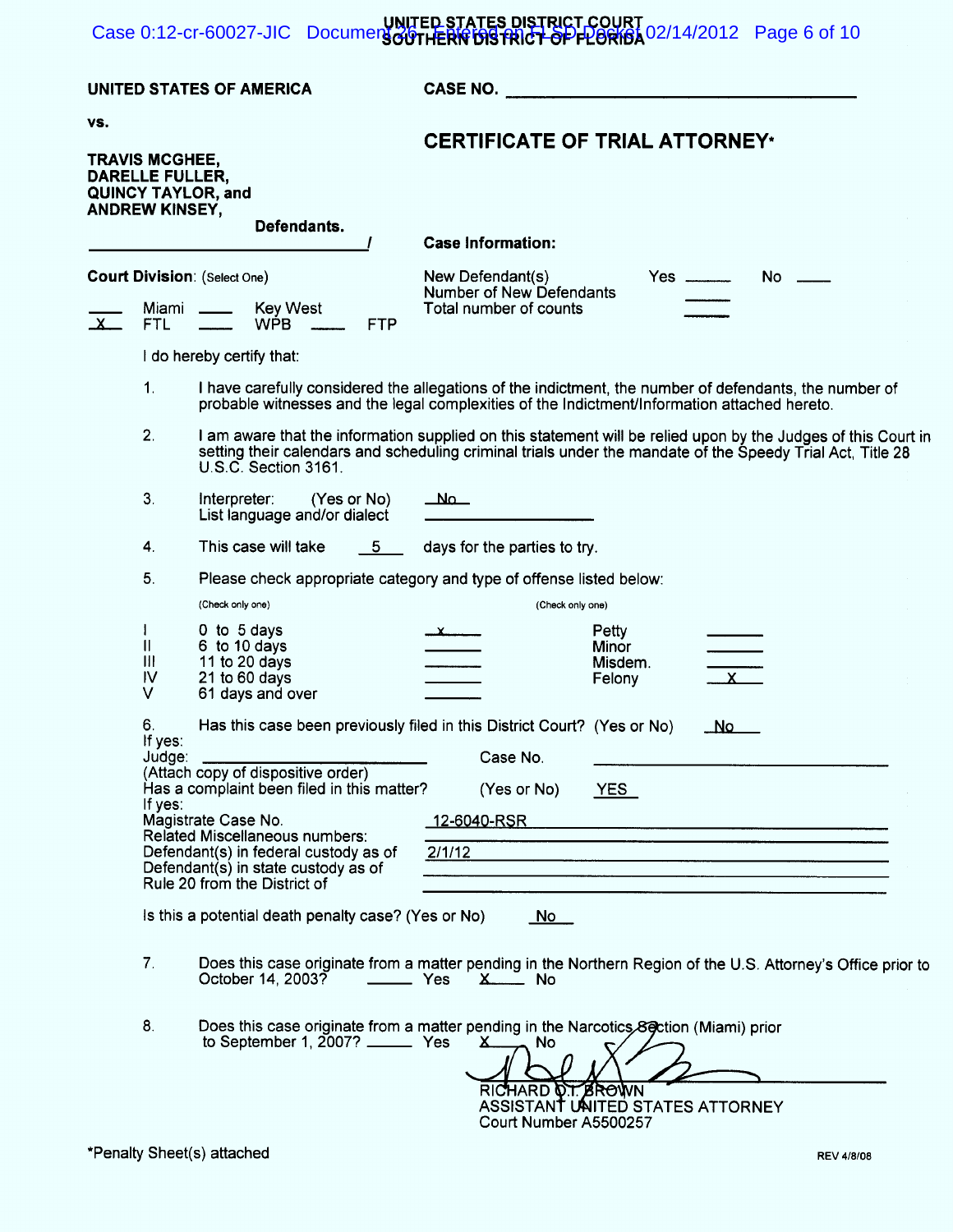Case 0:12-cr-60027-JIC Document 26 Entered on FLSD Docket 02/14/2012 Page 7 of 10

## UNITED STATES DISTRICT COURT SOUTHERN DISTRICT OF FLORIDA

## PENALTY SHEET

| Defendant's Name: Travis McGhee                                                                                                     | Case No: $\qquad \qquad$ |
|-------------------------------------------------------------------------------------------------------------------------------------|--------------------------|
| Count $\#: 1$                                                                                                                       |                          |
| Hobbs Act Robbery                                                                                                                   |                          |
| $18$ U.S.C. § 1951(a)                                                                                                               |                          |
| <b>* Max, Penalty</b> : 20 years' imprisonment; \$250,000 fine; 3 years' supervised release                                         |                          |
| Counts $#: 2$ and 3                                                                                                                 |                          |
| Conspiracy to and Attempt to possess with intent to distribute cocaine                                                              |                          |
| 21 U.S.C. $\S$ 846 and 841(b)(1)(A)                                                                                                 |                          |
| * Max. Penalty: Life (mandatory minimum 10 years') imprisonment; \$10,000,000 fine; at least 5<br>years' to life supervised release |                          |
|                                                                                                                                     |                          |

Count #: 4

Conspiracy to use a firearm during the commission of a crime of violence/Drug Trafficking Crime

18 U.S.C. 6 924 (o)

\*Max. Penalty: 20 years' imprisonment; \$250,000 fine; 3 years' supervised release

Count #: 5

Use a firearm during the commission of a crime of violence/Drug Trafficking Crime

18 U.S.C.  $\S$  924(c)(1)(A)

\*M ax. Penalty: Life (mandatory minimum 5 years' consecutive) imprisonment; \$250,000 fine; 5 years' supervised release

WRefers only to possible term of incarceration, does not include possible fines, restitution, special assessments, parole terms. or forfeitures that may be applicable.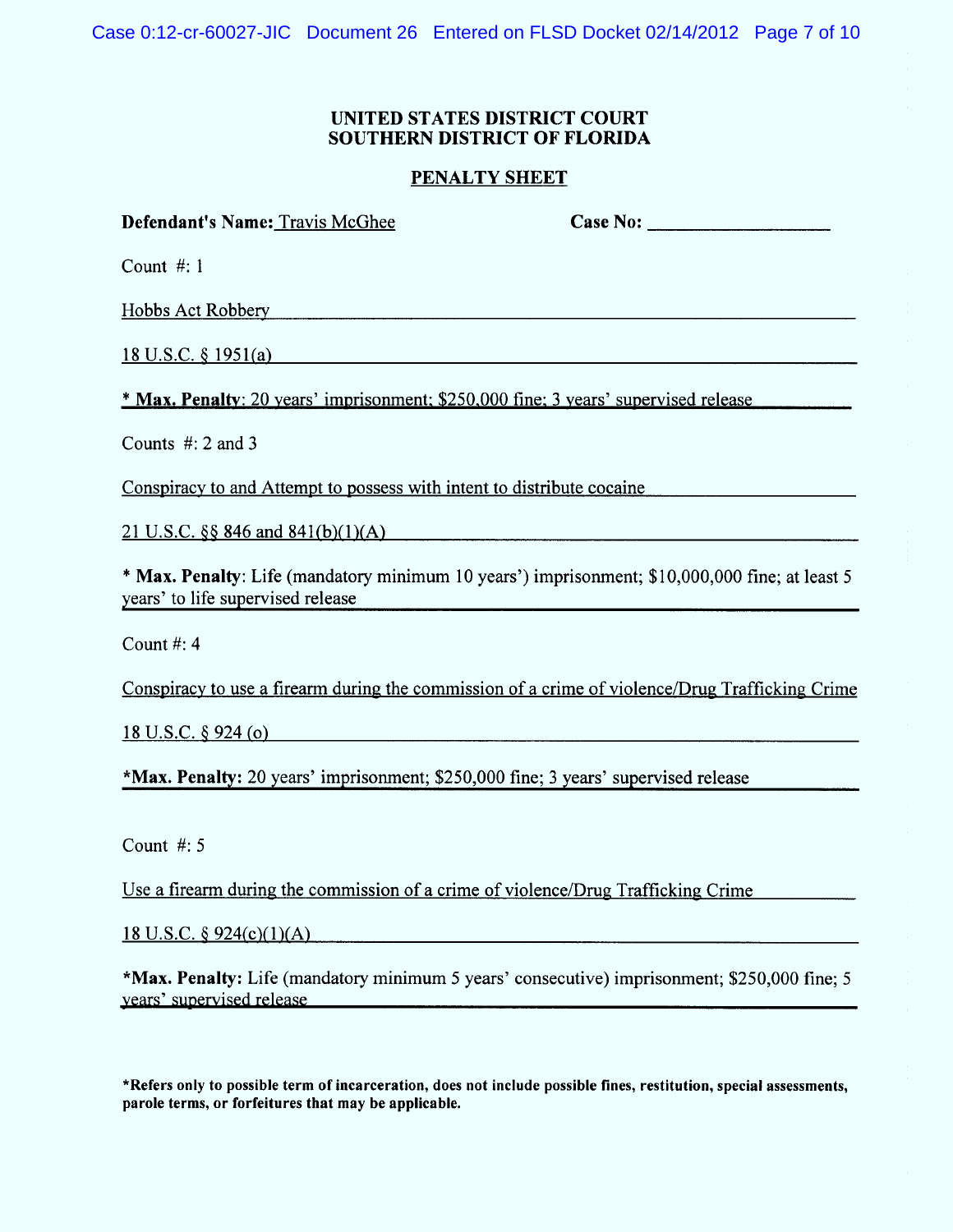Case 0:12-cr-60027-JIC Document 26 Entered on FLSD Docket 02/14/2012 Page 8 of 10

# UNITED STATES DISTRICT COURT SOUTHERN DISTRICT OF FLORIDA

### PENALTY SHEET

| Defendant's Name: Darelle Fuller                                                                                                    | Case No: |
|-------------------------------------------------------------------------------------------------------------------------------------|----------|
| Count $#: 1$                                                                                                                        |          |
| <b>Hobbs Act Robbery</b>                                                                                                            |          |
| <u>18 U.S.C. § 1951(a)</u>                                                                                                          |          |
| * Max. Penalty: 20 years' imprisonment; \$250,000 fine; 3 years' supervised release                                                 |          |
| Counts $#: 2$ and 3                                                                                                                 |          |
| Conspiracy to and Attempt to possess with intent to distribute cocaine                                                              |          |
| 21 U.S.C. $\S$ 846 and 841(b)(1)(A)                                                                                                 |          |
| * Max. Penalty: Life (mandatory minimum 10 years') imprisonment; \$10,000,000 fine; at least 5<br>years' to life supervised release |          |
| Count #: $4$                                                                                                                        |          |
| Conspiracy to use a firearm during the commission of a crime of violence/Drug Trafficking Crime                                     |          |

 $18$  U.S.C. § 924 (o)

\*Max. Penalty: 20 years' imprisonment; \$250,000 fine; 3 years' supervised release

Count #: 5

Use a firearm during the commission of a crime of violence/Drug Trafficking Crime

<u>18 U.S.C. § 924(c)(1)(A)</u>

\*Max. Penalty: Life (mandatory minimum 5 years' consecutive) imprisonment; \$250,000 fine; 5 years' supervised release

\*Refers only to possible term of incarceration, does not inelude possible fines, restitution, special assessments, parole terms, or forfeitures that may be applicable.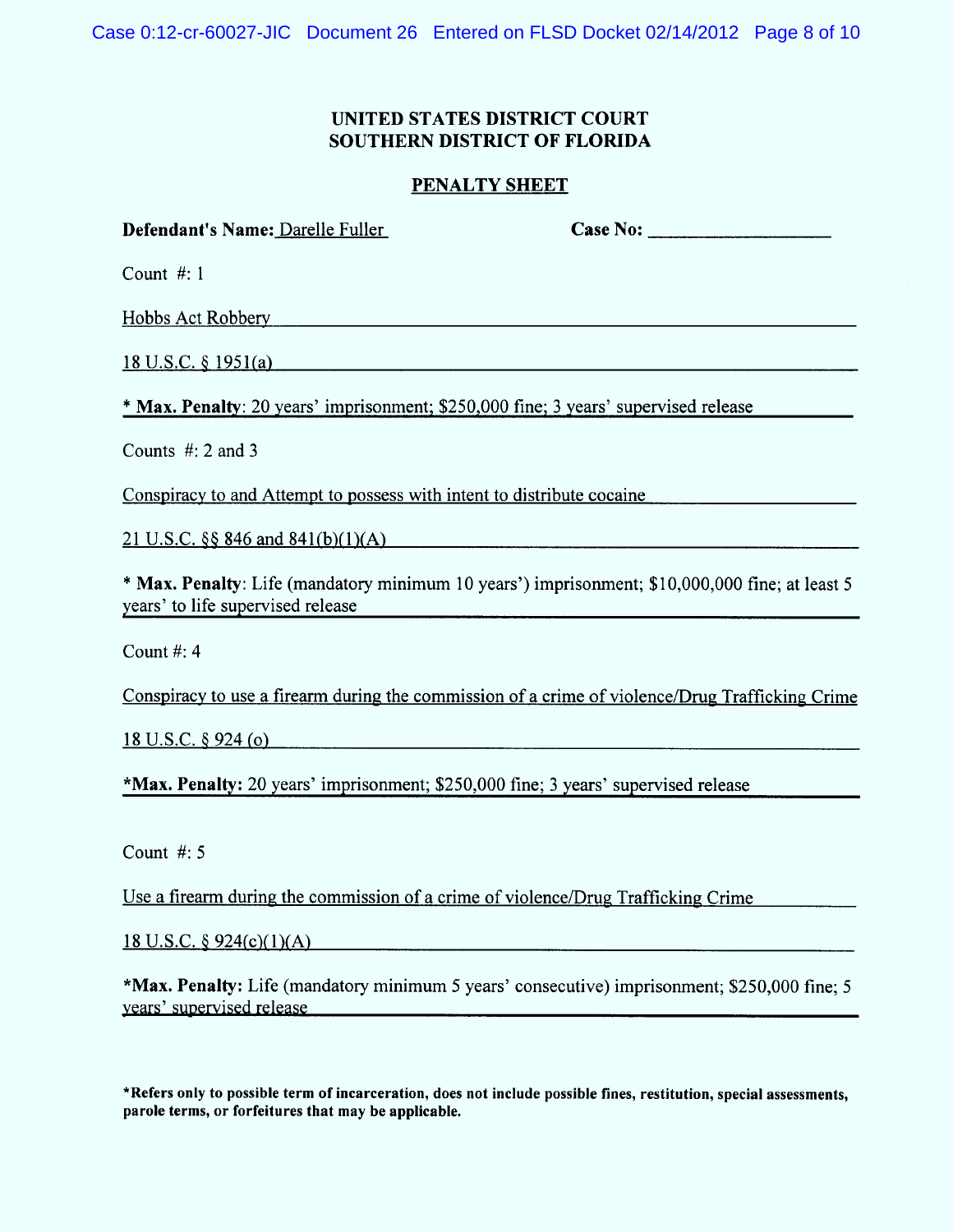Case 0:12-cr-60027-JIC Document 26 Entered on FLSD Docket 02/14/2012 Page 9 of 10

# UNITED STATES DISTRICT COURT SOUTHERN DISTRICT OF FLORIDA

### PENALTY SHEET

| Defendant's Name: Quincy Taylor                                                                                                     | Case No: The Case No. |
|-------------------------------------------------------------------------------------------------------------------------------------|-----------------------|
| Count $#: 1$                                                                                                                        |                       |
| <b>Hobbs Act Robbery</b>                                                                                                            |                       |
| <u>18 U.S.C. § 1951(a)</u>                                                                                                          |                       |
| <b>* Max. Penalty</b> : 20 years' imprisonment; \$250,000 fine; 3 years' supervised release                                         |                       |
| Counts $\#$ : 2 and 3                                                                                                               |                       |
| Conspiracy to and Attempt to possess with intent to distribute cocaine                                                              |                       |
| 21 U.S.C. $\S$ 846 and 841(b)(1)(A)                                                                                                 |                       |
| * Max. Penalty: Life (mandatory minimum 10 years') imprisonment; \$10,000,000 fine; at least 5<br>years' to life supervised release |                       |
| Count $#: 4$                                                                                                                        |                       |

Conspiracy to use a firearm during the commission of a crime of violence/Drug Trafficking Crime

18 U.S.C.  $\S$  924 (o)

\*M ax. Penalty: 20 years' im prisonment; \$250,000 fine; 3 years' supervised release

Count #: 5

Use a firearm during the commission of a crime of violence/Drug Trafficking Crime

 $18$  U.S.C.  $\frac{6}{924(c)(1)(A)}$ 

\*M ax. Penalty: Life (mandatory minimum 5 years' consecutive) imprisonment; \$250,000 fine; 5 vears' supervised release

\*Refers only to possible term of ineareeration, does not include possible fines, restitution, special assessments, parole terms, or forfeitures that may be applicable.